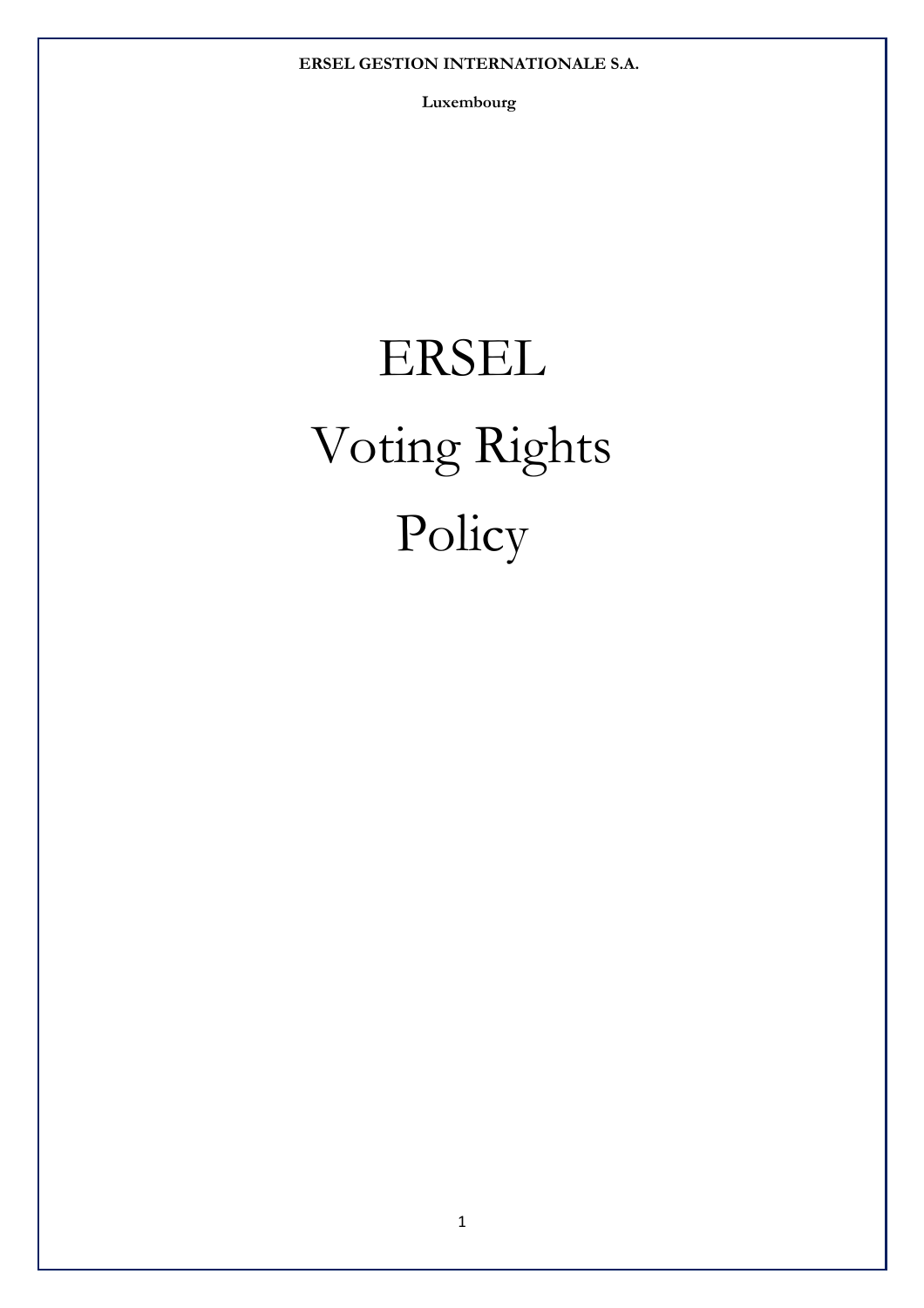#### **Luxembourg**

# **Table of content**

 *No portion of this policy may be copied, reproduced or shown to any individual who is not an employee or ERSEL or ERSEL Group, a representative of a relevant legal or regulatory authority or a relevant professional advisor.*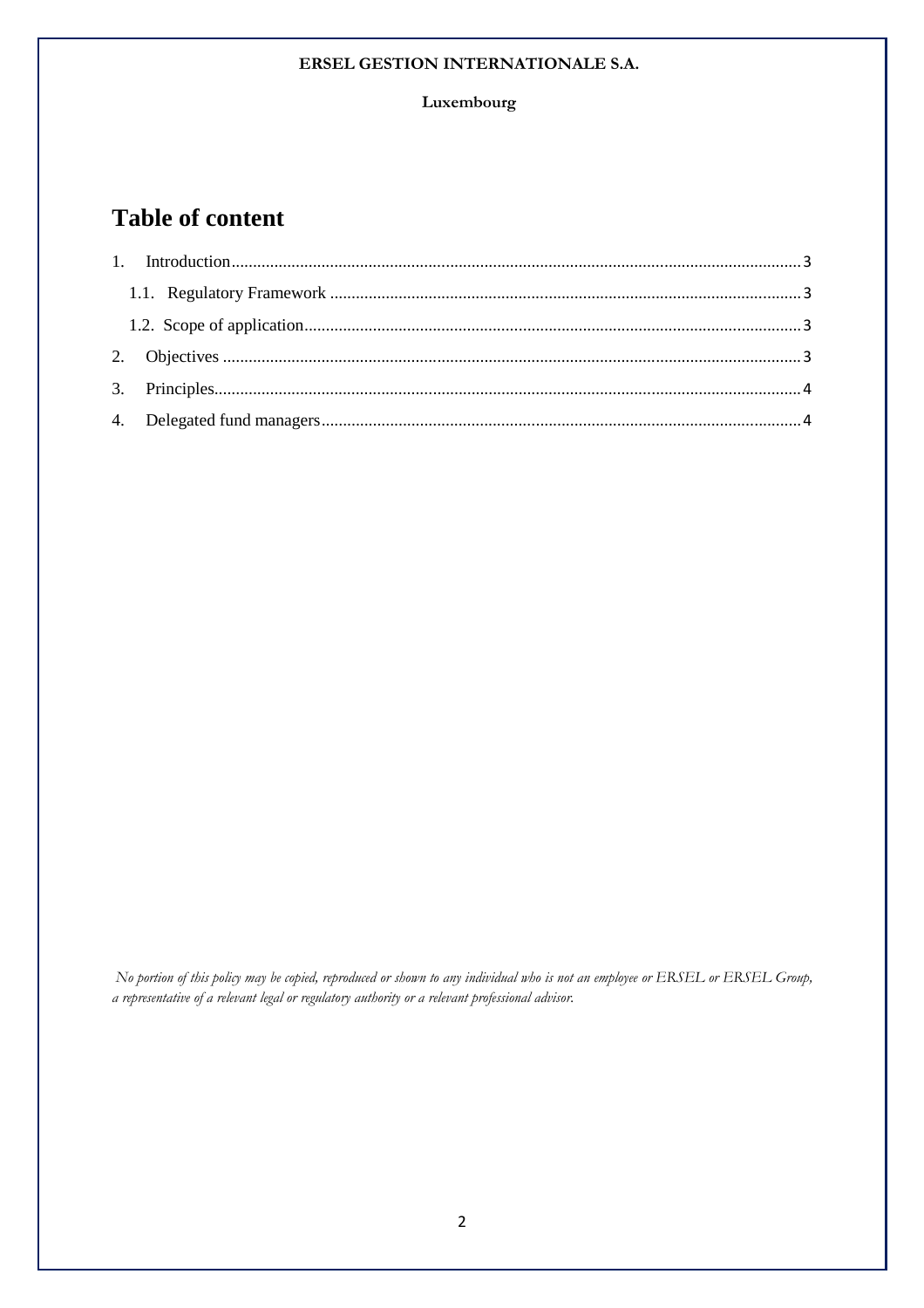#### **Luxembourg**

# **1. Introduction**

# **1.1. Regulatory Framework**

The following legal obligations are applicable to this procedure:

- CSSF Circular 11/508;
- Article 23 of the Grand-Ducal regulation 10-4 of the  $22<sup>nd</sup>$  December 2010.

# **1.2. Scope of application**

The present policy applies to Ersel Gestion Internationale SA (hereafter ERSEL) head office and London branch in the extent that they do not contradict local laws and regulations and that they are applicable given the nature of the tasks performed in each location.

# **2. Objectives**

ERSEL mission is to aim at medium- to long-term growth of the funds that investors entrust ERSEL to manage. Furthermore, markets experience a growing awareness of the need for shareholder oriented business management. Therefore ERSEL votes will exclusively pursue shareholders' interest.

Voting rights means the right of shareholdes to vote on matters of corporate policy and other resolutions.

Recognizing that good practices in corporate governance increases company's value and shareholders'confidence, ERSEL intends to enhance the value of it's customers' investments by exercising its rights and performing its duties as a shareholder.

The main objectives of corporate governance are well known:

- Shareholders equality in voting.
- Investment managers' duty to vote,
- Publicity of annual general shareholders' meetings and voting,
- Accessibility of shareholders' meeting and voting,
- Explanation of resolutions.
- Transparency of board of directors' deliberations,
- Competence and availability of Directors,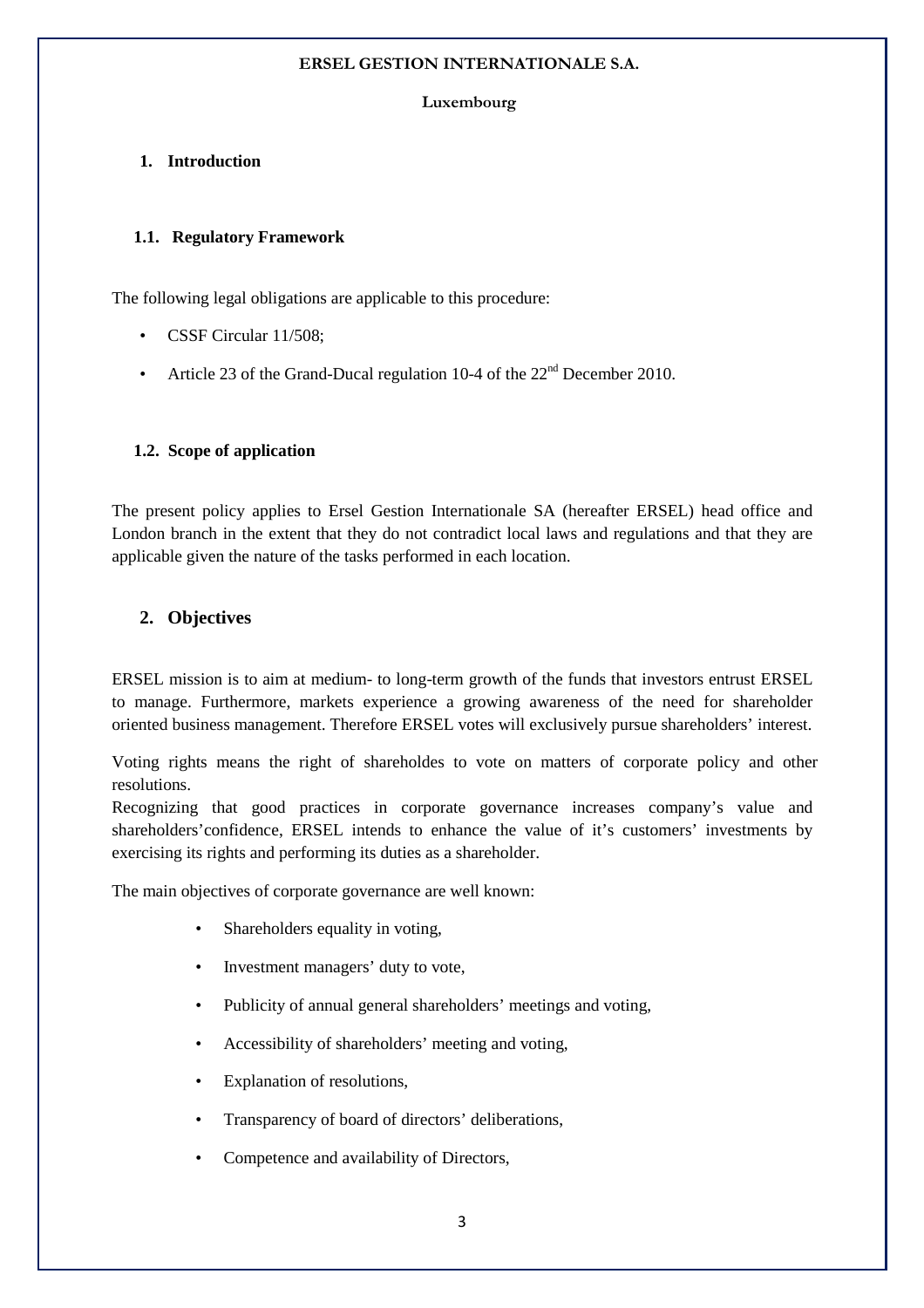#### **Luxembourg**

- Presence on the Board of independent Directors,
- Separation of Chairman and Chief Executive Officer functions,
- Transparency and reasonableness of Directors' compensation.

ERSEL will exercise its functions with complete independence and solely in the interest of the investors.

ERSEL develops adequate and effective strategies for determining when and how voting rights attached to instruments held in the managed portfolios are to be exercised, to the exclusive benefit of the UCITS concerned and in accordance with the investment objectives and policy but taking also into account the costs associated with voting, compared to effective benefit for the fund and significance of the vote given the percentage of shareholding..

The strategies will determine measures and procedures for:

- Monitoring relevant corporate events:
- Ensuring that the exercise of voting rights is in accordance with the investment objectives and policy of the relevant UCITS;
- Preventing or managing any conflicts of interest arising from the exercise of voting rights.

### **3. Principles**

The above objectives form the basis of all votes, which are essential to ensure the long-term performance of assets managed. ERSEL will manage voting rights with the same level of care and skill as it manages the funds. In general, ERSEL does not have the intention to participate directly or indirectly in the management of the companies but it will use its influence as a shareholder amongst others by exercising its voting rights in accordance with the best interest of its funds.

This policy is to be used as a guideline. Indeed, each voting decision involves a unique set of facts that will need to be considered in determining whether the vote is in the best interests of the funds. Acting on behalf of the fund, ERSEL may abstain from voting or decline to vote where, in its opinion, the cost of casting the vote exceeds the economic value of the expected effect of the vote on the investment. This may occur when the number of shares owned by the fund is insignificant, or when an extraordinary effort will be required by ERSEL to interpret this policy, such as in the case of some foreign securities.

# **4. Delegated fund managers**